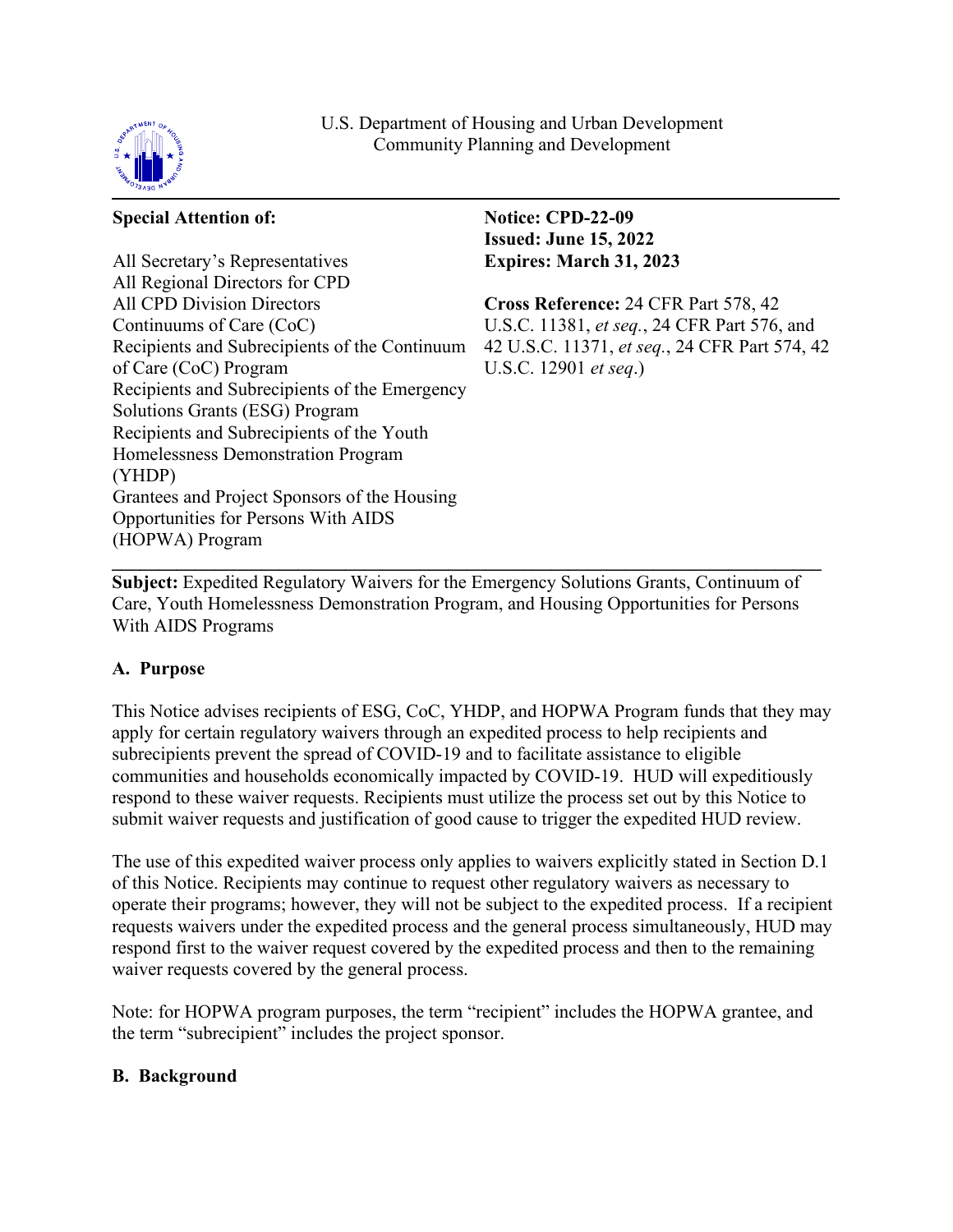On March 31, 2020, CPD began issuing waivers of regulatory authority available on a nationwide basis with a simplified opt-in process to help recipients prevent and mitigate the spread of COVID-19. Between March 31, 2020, and December 30, 2021, CPD published eight memoranda announcing nationwide availability of regulatory waivers. On December 30, 2021, CPD published a memorandum, "Availability of Additional Waivers for Community Planning and Development (CPD) Grant Programs to Prevent the Spread of COVID-19 and Mitigate Economic Impacts Caused by COVID-19," which extended the availability of some of the waivers until March 31,  $2022<sup>1</sup>$  $2022<sup>1</sup>$ , and made clear that would be the last extension of availability of those waivers to all recipients on an opt-in basis with a simplified notification process.

Recipients who continue to need regulatory flexibility must submit a regulatory waiver request pursuant to 24 CFR 5.110. Each waiver request must identify the regulation from which relief is sought and present good cause justification pursuant to 24 CFR 5.110. Requests for the specific types of regulatory waivers that are described in Section D.1 may use the expedited waiver process described in Section D.2. Other requests for waivers under the authority provided by 24 CFR 5.110 will be considered using the process outlined in Section E of this Notice.

As a general matter, HUD does not have the authority to waive statutory requirements; therefore, recipients should not send statutory waiver requests to HUD as they will not be approved.

## **C. Housing Quality Standards – Inspection of Units – CoC/YHDP/HOPWA**

Throughout the pandemic, recipients have streamlined and enhanced their programs to effectively deliver services remotely using existing regulatory flexibilities. This section describes operational flexibility recipients of CoC, YHDP, and HOPWA Program funds may use without a waiver from HUD as it relates to virtual Housing Quality Inspections.

Unlike previous Notices issuing waivers that HUD made available to respond to COVID-19, this Notice does not provide for expedited processing of waivers of physical inspection requirements to ensure compliance with applicable housing quality standards (HQS) under 24 CFR 578.75(b)(1) and (b)(2) (for CoC and YHDP grants) and 24 CFR 574.310(b)(2) (for HOPWA grants). After further consideration, HUD has determined that in some circumstances, recipients and subrecipients may be able to satisfy the applicable physical inspection requirements through the use of a proxy who conducts a physical inspection on behalf of the recipient or subrecipients with the assistance of technology. CPD is currently developing guidance to clarify the physical inspection requirements under these regulations. However, prior to the effective date of CPD's forthcoming guidance, HUD will consider physical inspections of units for compliance with HQS that are conducted on behalf of a recipient or subrecipient by a proxy (the proxy can be a landlord, property representative, tenant, or any adult associated with the eventual tenancy of the unit) using video streaming technology pursuant to a written agreement, kept on file by the subrecipient and recipient, to satisfy the physical inspection requirement applicable to CoC, YHPD, and HOPWA grants under 24 CFR 578.75(b)(1), 24 CFR 578.75(b)(2), and 24 CFR 574.310(b)(2).

<span id="page-1-0"></span><sup>1</sup> [https://www.hud.gov/sites/dfiles/CPD/documents/Additional\\_Waivers\\_CPD\\_COVID19\\_December\\_2021.pdf](https://www.hud.gov/sites/dfiles/CPD/documents/Additional_Waivers_CPD_COVID19_December_2021.pdf)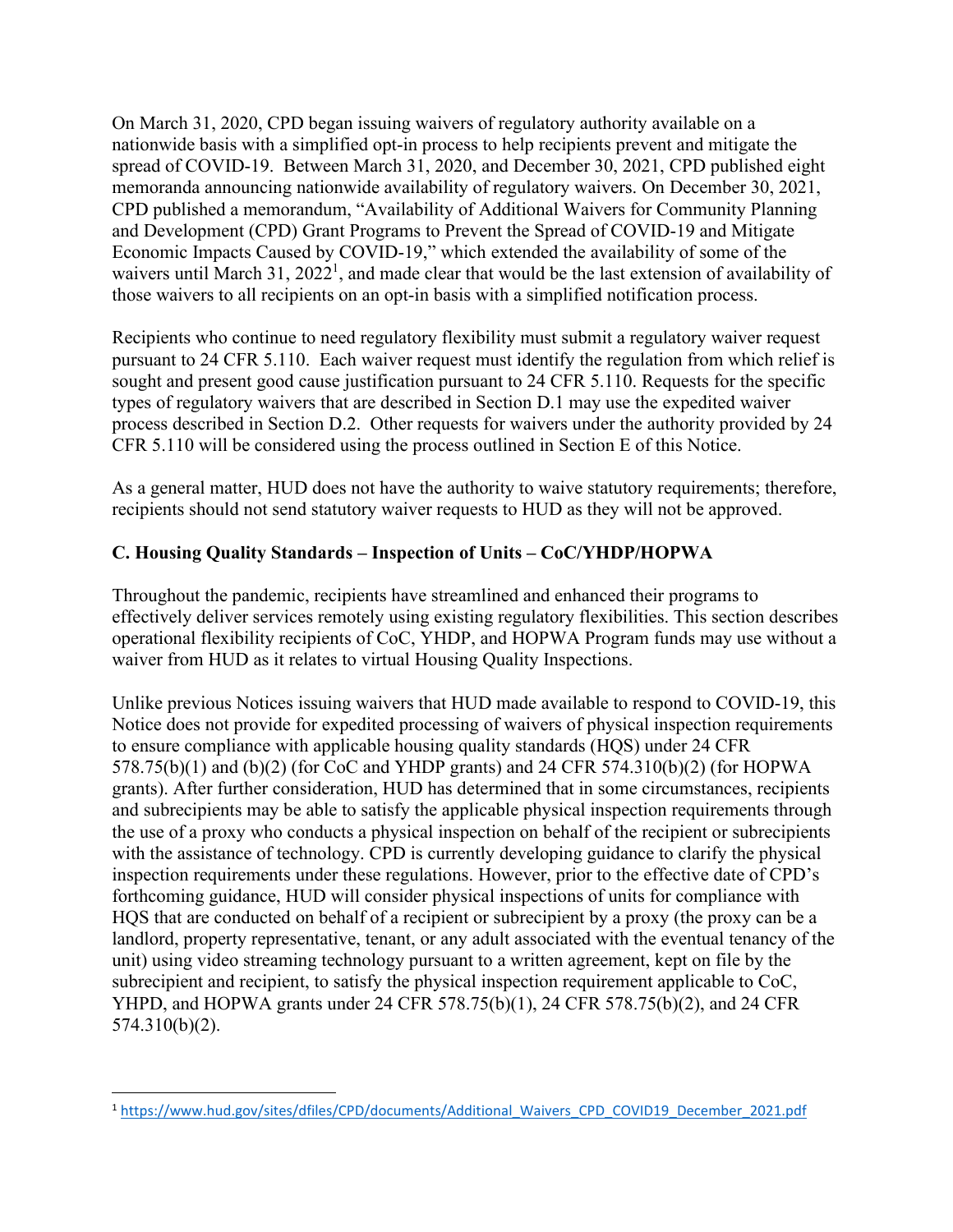Recipients and subrecipients that incorporate technology in their processes should also ensure the proxy has the equipment necessary to complete the HQS inspection, including:

- a. Tape measure;
- b. Lighting device, i.e., a flashlight;
- c. Circuit analyzer to test the low-voltage operation of electrical lines;
- d. Means to test smoke and carbon monoxide detectors;
- e. Temperature device for displaying the internal unit temperature;
- f. Smartphone or tablet that is fully charged and with a reliable internet connection.

Regardless of the use of technology to facilitate the HQS inspection, the recipient and subrecipient of the applicable program funds remain responsible for the conduct of the inspection, and any judgements made about whether a condition is a violation of HQS must be made by the recipient or subrecipient of the applicable funds. There may be some circumstances where the application of technology provides insufficient information or evidence to the recipient or subrecipient to allow them to make an appropriate determination. Recipients and subrecipients that incorporate technology into their processes must have policies and procedures in place on how to handle those limitations.

Use of an alternative inspection process as discussed in this notice does not relieve the recipient or subrecipient from exercising due care under the circumstances or from complying with any other requirements that may apply under state, local or federal law.

## **D. Expedited regulatory waiver requests**

Given the persistence of the pandemic and its disproportionate economic and health impacts on people who are experiencing or at risk of homelessness or people living with HIV HUD has determined that relief from some of the regulations addressed in the December 30, 2021 memorandum for CPD Grant Programs to Prevent the Spread of COVID-19 and Mitigate Economic Impacts Caused by COVID-19 may continue to be necessary to expand the availability of housing for people experiencing homelessness and people living with HIV in tight rental markets, minimize the time needed to rehouse people experiencing homelessness, and permit the continued provision of supportive services to maintain housing stability for program participants. Accordingly, this Notice establishes an expedited waiver process for certain regulatory requirements, listed in Section D.1.

A CoC, ESG, YHDP, or HOPWA recipient may request waivers of requirements listed in Section D.1 utilizing the process described below in Section D.2, which HUD may approve under 24 CFR 5.110. A recipient must state a justification of good cause for each waiver requested. The good cause justification must be consistent with HUD's reasons for expediting the waiver review under this Notice (i.e., to help recipients and subrecipients prevent the spread of COVID-19 and to facilitate assistance to eligible communities and households economically impacted by COVID-19) and must include each of the following:

- 1. why the recipient needs the waiver;
- 2. the impact on the recipient's ability to help people experiencing homelessness (or for a HOPWA waiver, people living with HIV) obtain or maintain housing if the waiver is not provided; and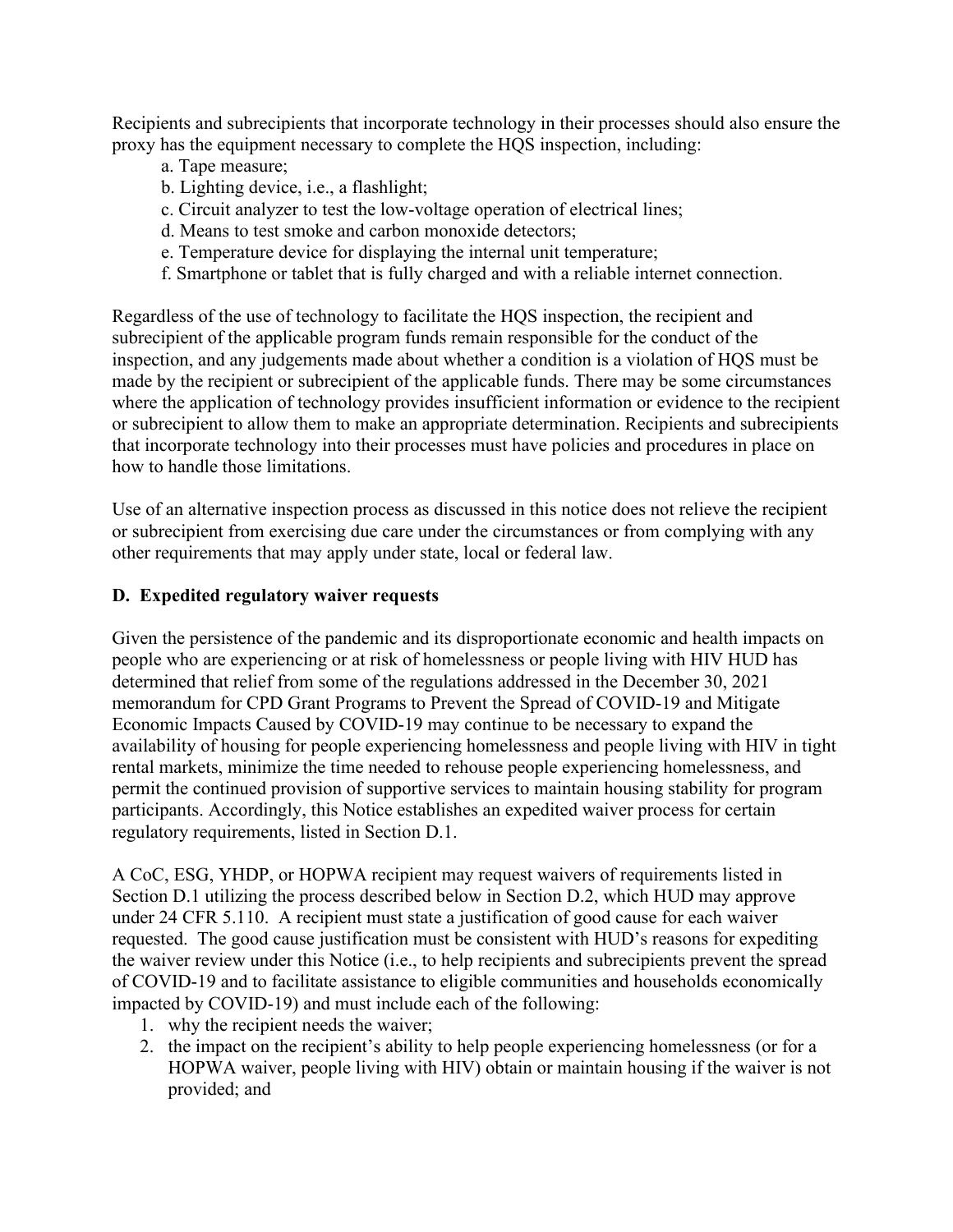3. the proposed waiver duration, which may not exceed March 31, 2023, unless otherwise stated below for a specific waiver.

Examples of good cause may include:

- Insufficient staffing levels to carry out activities due to the pandemic's impact on the community or jurisdiction.
- Potential negative impacts of the pandemic on providing assistance to program participants, including the delay of identifying housing or the onset of housing instability.
- Local pandemic-specific delays or limitations (e.g., social distancing requirements, delays in obtaining necessary paperwork due to office closures or staffing shortages, low vaccination rates or high hospitalization rates of people experiencing homelessness or people living with HIV).
- Local data related to the pandemic's impact that supports the waiver flexibility, the number of unassisted households living in units with more than two persons per room in the geographic area).

#### **1. Expedited Regulatory Waiver Requests Allowed under this Notice**

Recipients may request expedited review of waivers under this Notice only for the regulatory requirements listed below.

Waiver requests must be received by HUD on or before July 31, 2022, to be designated for expedited processing as provided by this Notice. Unless otherwise stated below for a specific waiver, the expedited process under this Notice will only be used for approving waivers with an effective end date that is not later than March 31, 2023.

Each waiver request must also specify the grant number of each grant to which the recipient wants the waiver flexibility to apply. HUD will not approve any waivers using this expedited process for grants awarded with funds from FY 2023 or later. HUD's approval of these waivers will not change the period of performance or approved budget period for any grant, and these waivers cannot be used to assist individuals or families beyond the period of performance/budget period end date(s) for the grant(s) for which a waiver is made.

#### **a. CoC/YHDP - Suitable Dwelling Size and Housing Quality Standards – Permanent Housing – Rapid Re-housing Projects**

24 CFR 578.75(c), suitable dwelling size, and 24 CFR 982.401(d)(2)(ii) as required by 24 CFR 578.75(b), Housing Quality Standards, requires units funded with CoC Program funds to have at least one bedroom or living/sleeping room for each two persons.

This notice provides for expedited processing of recipient requests to waive the regulatory requirements at 24 CFR 578.75(c), suitable dwelling size, and 24 CFR 982.401(d)(2)(ii) as required by 24 CFR 578.75(b) so that recipients carrying out Permanent Housing – Rapid Rehousing projects are able to assist program participants to move into housing with more than two persons per room. Recipients should balance the use of this waiver with the recommendations of public health officials to limit community spread and reduce the risks to high-risk populations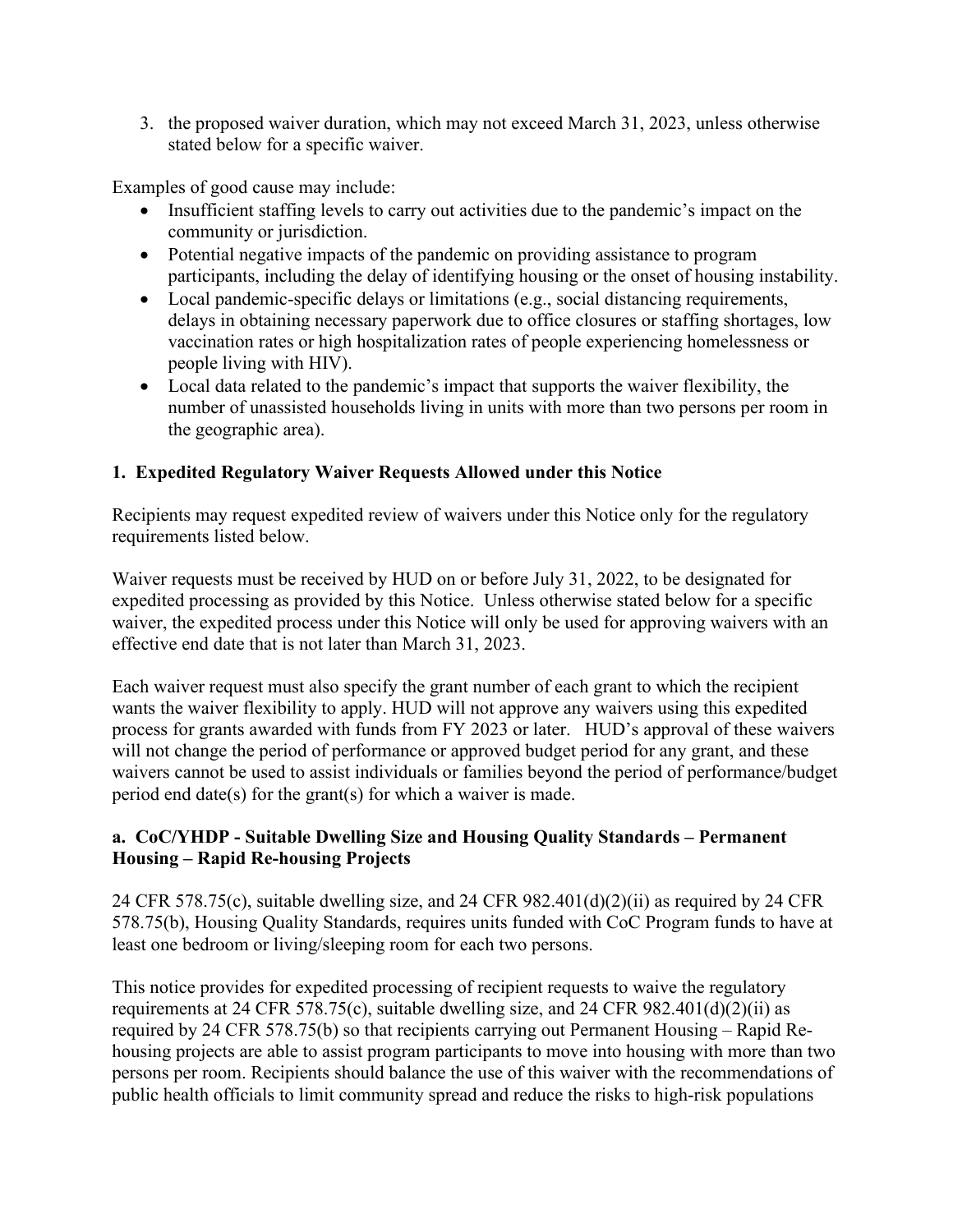consistent with the *Executive Order on Fighting the Spread of COVID-19 by Providing Assistance to Renters and Homeowners*.

This waiver is only made available with respect to recipients providing Permanent Housing-Rapid Re-housing assistance for leases and occupancy agreements executed by recipients and subrecipients between the effective date of the HUD-approved waiver and March 31, 2023. Assisted units with leases and occupancy agreements signed during this period of time may have more than two persons for each bedroom or living/sleeping room until the later of 1) the end of the initial term of the lease or occupancy agreement; or 2) March 31, 2023.

# **b. CoC/YHDP - Fair Market Rent for Individual Units and Leasing Costs**

24 CFR 578.49(b)(2) prohibits a recipient from using grant funds for leasing to pay above FMR when leasing individual units, even if the rent is reasonable when compared to other similar, unassisted units.

This notice provides for expedited processing of recipient requests to waive the regulatory requirement at 24 CFR 578.49(b)(2) and use grant funds to pay for rent above FMR when leasing individual units under leases executed before the expiration of this Notice, so long as the rent paid for individual units meets the rent reasonableness standard at 24 CFR 578.49(b)(2).

This waiver is only made available with respect to leases of individual units between the effective date of the HUD-approved waiver and March 31, 2023, although the recipient may request that the waiver remain applicable to a lease of an individual unit in which a program participant is assisted during that time period may continue to benefit from this waiver through until the earlier of the end of the lease or the end of the period of performance/approved budget period(s) for the recipient's grant(s) covered by the waiver*.* 

# **c. CoC/YHDP – One - Year Lease Requirement**

24 CFR 578.3, definition of permanent housing, and 24 CFR 578.51(l)(1) requires program participants residing in permanent housing to be the tenant on a lease for a term of at least one year that is renewable and terminable for cause.

This notice provides for expedited processing of recipient requests to waive the regulatory requirements at 24 CFR 578.3 and 24 CFR 578.51(l)(1) that recipients execute a lease that is for a term of less than one year, so long as the initial term of the lease is at least one month.

## **d. CoC/YHDP - Permanent Housing Rapid Re-housing Limit to 24 Months of Rental Assistance**

24 CFR 578.37(a)(1)(ii) and 24 CFR 578.51(a)(1)(i) defines medium term rental assistance as 3-24 months and 24 CFR 578.37(a)(1)(ii) and 24 CFR 578.37(a)(1)(ii)(C) limits rental assistance in Rapid Re-housing projects to medium-term rental assistance, or no more than 24 months.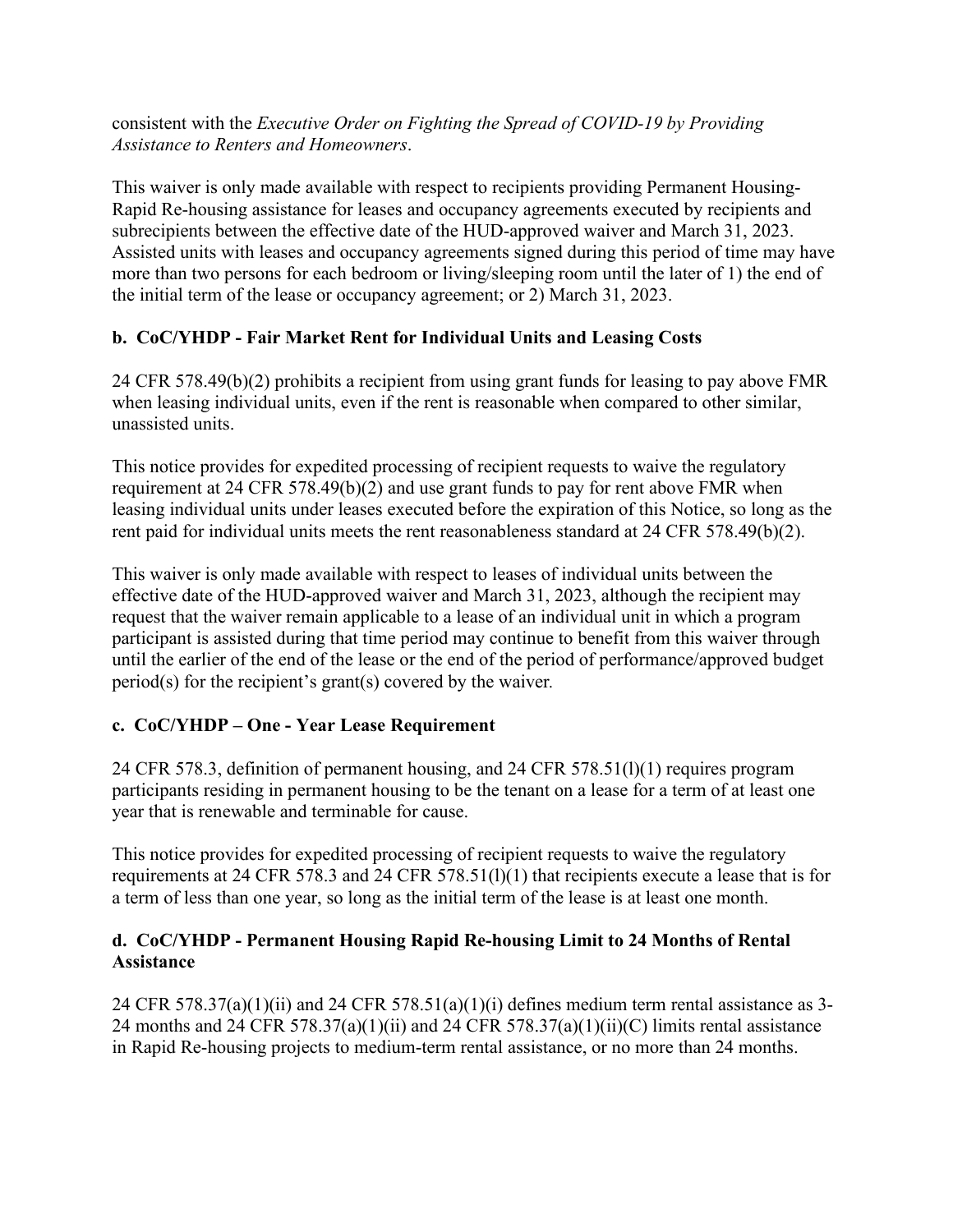This notice provides for expedited processing of recipient requests to waive the regulatory requirements at 24 CFR 578.37(a)(1)(ii), 24 CFR 578.37(a)(1)(ii)(C), and 24 CFR  $578.51(a)(1)(i)$  in permanent housing rapid-rehousing projects for program participants who will have reached their 24-months of rental assistance between the publication of this Notice and March 31, 2023 and who will not be able to afford their rent without additional rental assistance. Program participants who have reached their 24-months of rental assistance during this time will be eligible to receive additional rental assistance from the effective date of a HUD-approved waiver until March 31, 2023.

# **e. CoC/YHDP Disability Documentation for Permanent Supportive Housing**

24 CFR 578.103(a) requires recipients to maintain records providing evidence they met program requirements and 24 CFR 578.103(a)(4)(i)(B) establishes the requirements for documenting disability for individuals and families that meet the "chronically homeless" definition in 24 CFR 578.3. Acceptable evidence of disability includes intake-staff recorded observations of disability no later than 45 days from the date of application for assistance, which is confirmed and accompanied by evidence in paragraphs 24 CFR 578.103(a)(4)(i)(B)(1), (2), (3), or (5).

This notice provides for expedited processing of recipient requests to waive the regulatory requirements at 24 CFR 578.103(a) and 24 CFR 578.103(a)(4)(i)(B) that staff-recorded observation of disability be confirmed and accompanied by other evidence no later than 45 days from the application for assistance documentation until the expiration of this Notice. Note that a written certification by the individual seeking assistance that they have a qualifying disability will be acceptable documentation approved by HUD under 24 CFR 578.103(a)(4)(i)(B)(5) until the expiration of this Notice.

#### **f. ESG – Assisting Program Participants with Subleases**

The use of "owner" and "lease" in 24 CFR 576.105 and 576.106 restrict program participants from receiving rental assistance under 24 CFR 576.106 and certain services under 24 CFR 576.105 with respect to units that program participants sublease or lease from a person other than the owner or the owner's agent.

This notice provides for expedited processing of recipient requests to waive the regulatory requirements in 24 CFR 576.105 and 576.106 to the extent that the references to "owner" and "lease" in 24 CFR 576.105 and 576.106 restrict program participants from receiving assistance in units they sublease from the primary leaseholder, provided that the recipient is able to assure HUD that:

- i) The waiver will be used only when the program participant chooses to rent a unit through a legally valid sublease with the primary leaseholder for the unit; and
- ii) The recipient has developed written policies to apply the requirements of 24 CFR 576.105, 24 CFR 576.106, 24 CFR 576.409, and 24 CFR 576.500(h) with respect to that program participant by reading the references to "owner" and "housing owner" to apply to the primary leaseholder and reading the references to "lease" to apply to the program participant's sublease or lease with primary leaseholder.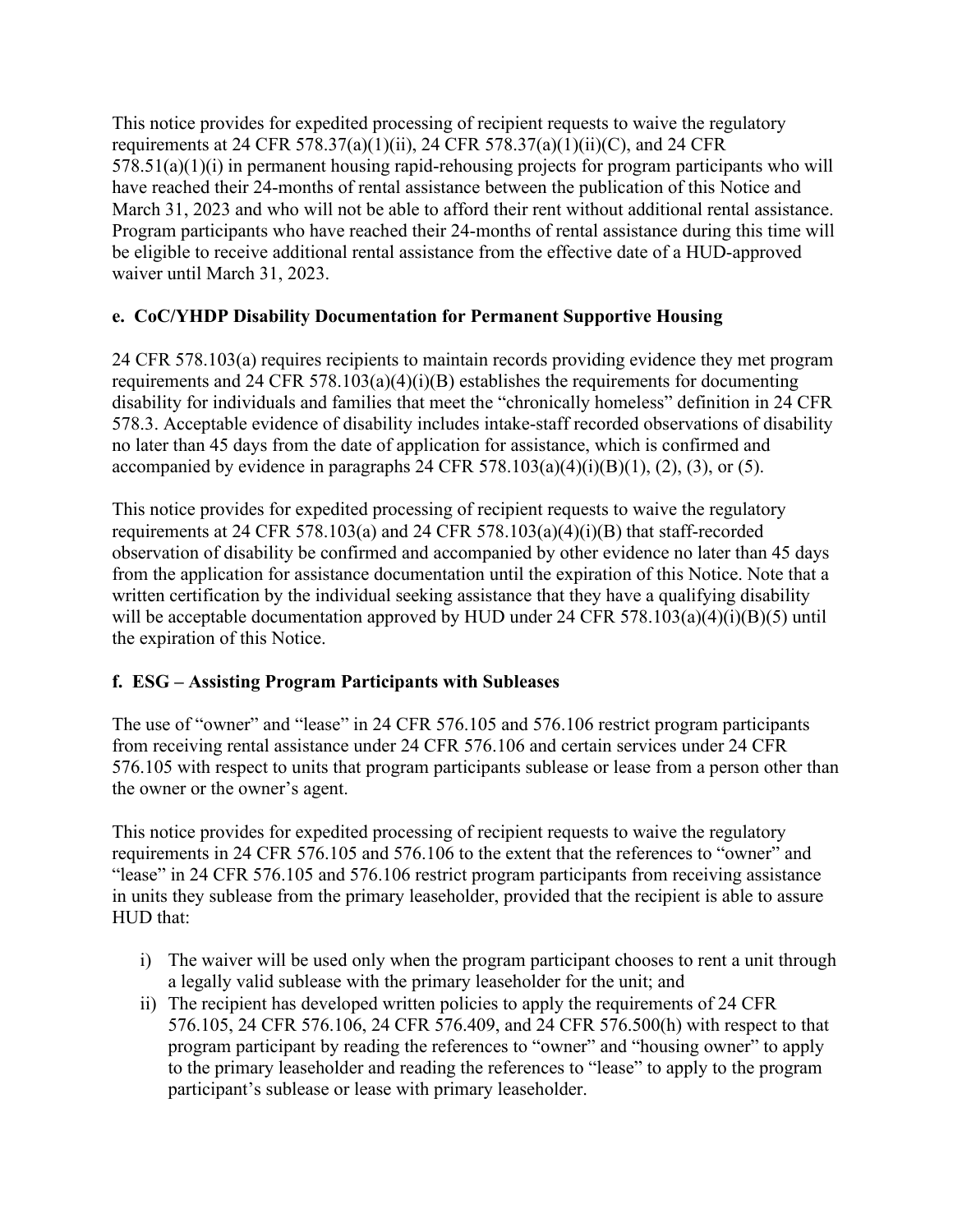In addition, to be considered for expedited processing, the waiver request must specify the period during which the recipient needs to house program participants using this flexibility, and that period must not extend beyond March 31, 2023, although the recipient may request that the waiver remain applicable to any sublease approved during that period until the earlier of the end of the program participant's otherwise allowable term of assistance or the end of the period of performance/approved budget period(s) for the recipient's grant(s) covered by the waiver.

## **g. ESG - Durational Limits on Housing Relocation and Stabilization Services**

24 CFR 576.105(a)(5) prohibits a program participant from receiving more than 24 months of utility payments under ESG during any three-year period. 24 CFR 576.105(b)(2) limits the provision of housing stability case management to 30 days while the program participant is seeking permanent housing and to 24 months during the period the program participant is living in housing. 24 CFR 576.105(c) limits the total amount of time a program participant may receive services under 24 CFR 576.105(b) to 24 months during any 3-year period.

This notice provides for expedited processing of recipient requests to waive one or more of the 24-month limits under 24 CFR 576.105(a)(5), 24 CFR 576.105(b)(2), and 24 CFR 576.105(c) for program participants who continue to need assistance beyond the 24-month limit(s) to maintain housing stability Additionally, this notice provides for expedited process of recipient requests to waive 24 CFR 576.105(b)(2) to allow recipients to pay for housing stability case management for up to 60 days while the program participant is seeking housing.

#### **h. ESG - 24-Month Limit on Rental Assistance**

24 CFR 576.106(a) limits the total amount of time a program participant may receive rental assistance to 24-months during a 3-year period.

This notice provides for expedited processing of recipient requests to waive the 24-month limit on rental assistance under 24 CFR 576.106(a) for program participants who have received 24 months of rental assistance over a 3-year period, but will not be able to afford their rent without additional rental assistance.

# **i. ESG - Restriction of Rental Assistance to Units with Rent at or Below FMR**

24 CFR 576.106(d)(1) provides that rental assistance cannot be provided unless the total rent is equal to or less than the FMR established by HUD, as provided under 24 CFR Part 888, and complies with HUD's standard of rent reasonableness, as established under 24 CFR 982.507.

This notice provides for expedited processing of recipient requests to waive the FMR-based limitation in 24 CFR 576.106(d)(1), so that a recipient can provide rental assistance to program participants in units that are above FMR, so long as the rent is reasonable when compared to other similar unassisted units.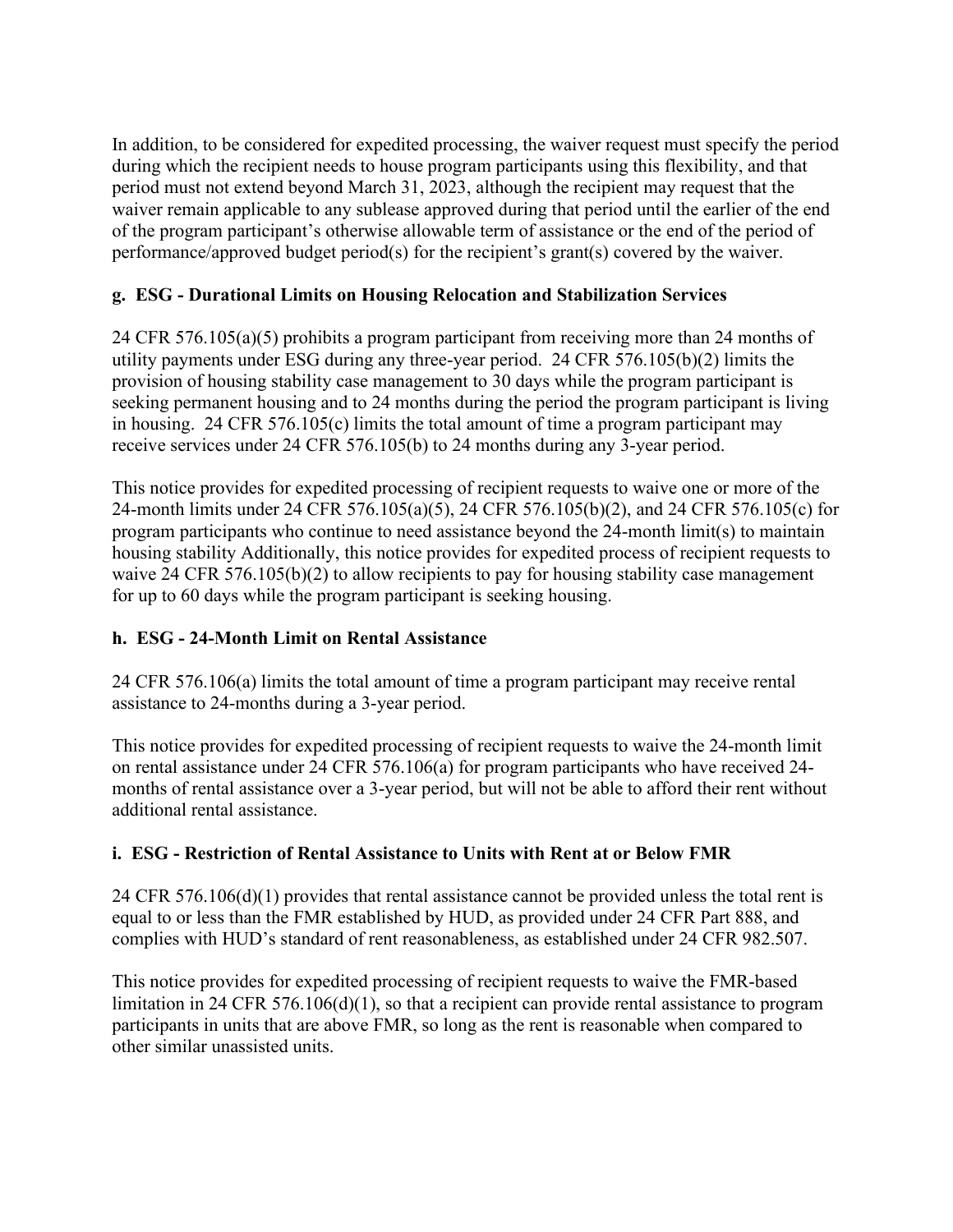However, to be considered for expedited processing, the waiver request must specify the period during which the recipient needs to house program participants using this flexibility, and that period must not extend beyond March 31, 2023, although the recipient may request that the waiver remain applicable to any unit in which a program participant is assisted during that time period may continue to benefit from this waiver through until the earlier of the end of the program participant's otherwise allowable term of assistance or the end of the period of performance/approved budget period(s) for the recipient's grant(s) covered by the waiver.

## **j. HOPWA – Time Limits for Short-Term Housing Facilities and Short-Term Rent, Mortgage, and Utility Payments**

24 CFR 574.330(a)(1) limits the total amount of time an eligible individual or family can reside in a short-term supported housing facility to no more than 60 days during any six-month period. It also limits the Short-Term Rent, Mortgage, and Utility (STRMU) payments to prevent the homelessness of the tenant or mortgagor of a dwelling to no more than 21 weeks in any 52-week period.

This notice provides expedited processing of grantee requests to waive the 21-week and 60-day limitations in 24 CFR 574.330(a)(1). The waiver requests must meet the following criteria for expedited processing:

- i) The grantee or project sponsor documents, on an individual household basis, that a good faith effort has been made to assist the household to achieve housing stability within the time limits specified in the regulations, but that financial needs or health and safety concerns have prevented the household from doing so; and
- ii) The grantee or project sponsor has written policies and procedures outlining efforts to regularly re-assess the needs of assisted households, as well as processes for granting extensions based on documented financial needs or health and safety concerns.
- iii) The waiver request must specify the alternative limits to be used in place of the 21 week and 60-day limit as applicable, and those limits must not exceed 52 weeks and 120 days, respectively.
- iv) The waiver request must specify the period during which the grantee needs to provide assistance consistent with this waiver, and that period must not extend beyond March 31, 2023.

Also, although waivers of the 60-day limit may be requested for all HOPWA grants, including grants funded under the CARES Act, HUD does not intend to consider waivers of the 21-week STRMU time limit for HOPWA grants covered by Notice CPD-20-05, which provides special flexibility as authorized by the CARES Act for grants funded under the CARES Act and for the portion of a grantee's FY 2020 formula funds that have been approved under its Annual Action Plan (AAP) for allowable activities to prevent, prepare for, and respond to the COVID-19 pandemic as described in section V. of Notice CPD-20-05.

# **k. HOPWA – Space and Security**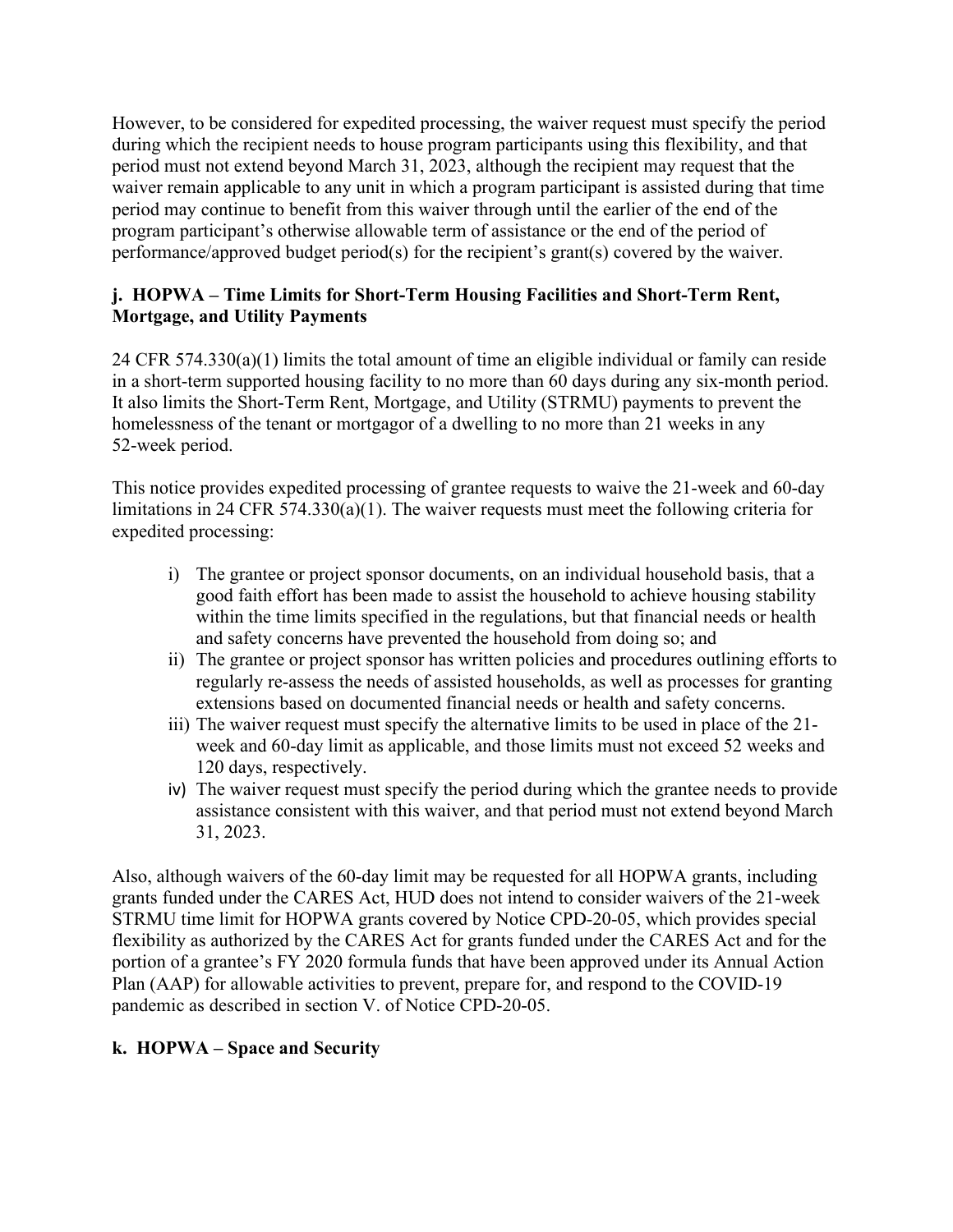24 CFR 574.310(b)(2)(iii) provides that in all housing assisted under § 574.300(b) (3), (4), (5), and (8), each resident must be afforded adequate space and security for themselves and their belongings.

This notice provides expedited processing of requests to waive this requirement, so that grantees and project sponsors operating housing facilities and shared housing arrangements can place more than two people in a room or reconfigure rooms, common areas and other appropriate spaces for temporary quarantine services of eligible individuals and families affected by COVID-19. Grantees and project sponsors must justify in the waiver request why the grantee or project sponsor cannot provide adequate space and security in accordance with the standard provided at 24 CFR 574.310(b)(2)(iii). The waiver request must also specify the period during which the grantee needs to use this waiver, and to be considered for expedited processing under this Notice, that effective period must not extend beyond March 31, 2023.

# **l. HOPWA – Self-Certification of Income and Credible Information on HIV Status**

24 CFR 574.530 requires HOPWA grantees and project sponsors to maintain records to document compliance with HOPWA requirements, which includes determining the eligibility of a family to receive HOPWA assistance. Eligibility is restricted to a low-income person living with HIV and their family.

This notice provides expedited processing of requests to waive the requirement at 24 CFR 574.530 to have source documentation of HIV status at the time of the determination of eligibility. Grantees and project sponsors would be able to utilize written certification of HIV status and income to document eligibility of an individual or family seeking assistance if the grantee or project sponsor agrees to obtain source documentation of HIV status and income eligibility within 90 days of obtaining the written certification. Grantees and project sponsors must provide justification as to why source documentation cannot be acquired at the time of the eligibility determination. The waiver request must also specify the period during which the grantee is requesting to use this waiver, and to be considered for expedited processing under this Notice, that effective period must not extend beyond March 31, 2023.

# **2. Instructions for submitting expedited regulatory waiver for items in Section D.1 above**

This section explains the process for submitting expedited waiver requests and provides directions to recipients on how to submit requests for processing. A recipient may request a waiver of the HUD requirements listed above and must include a justification of why the waiver is needed. No waiver(s) requested may be implemented unless written approval from HUD has been obtained. To ensure expedited processing, recipients should email their waiver requests to [SNAPSinfo@hud.gov](mailto:SNAPSinfo@hud.gov) with a copy to their local field office CPD Director. Each request should include:

- a. An email subject line of: "Expedited Pandemic Regulatory Waiver Request"; and
- b. The following information in the body of the email: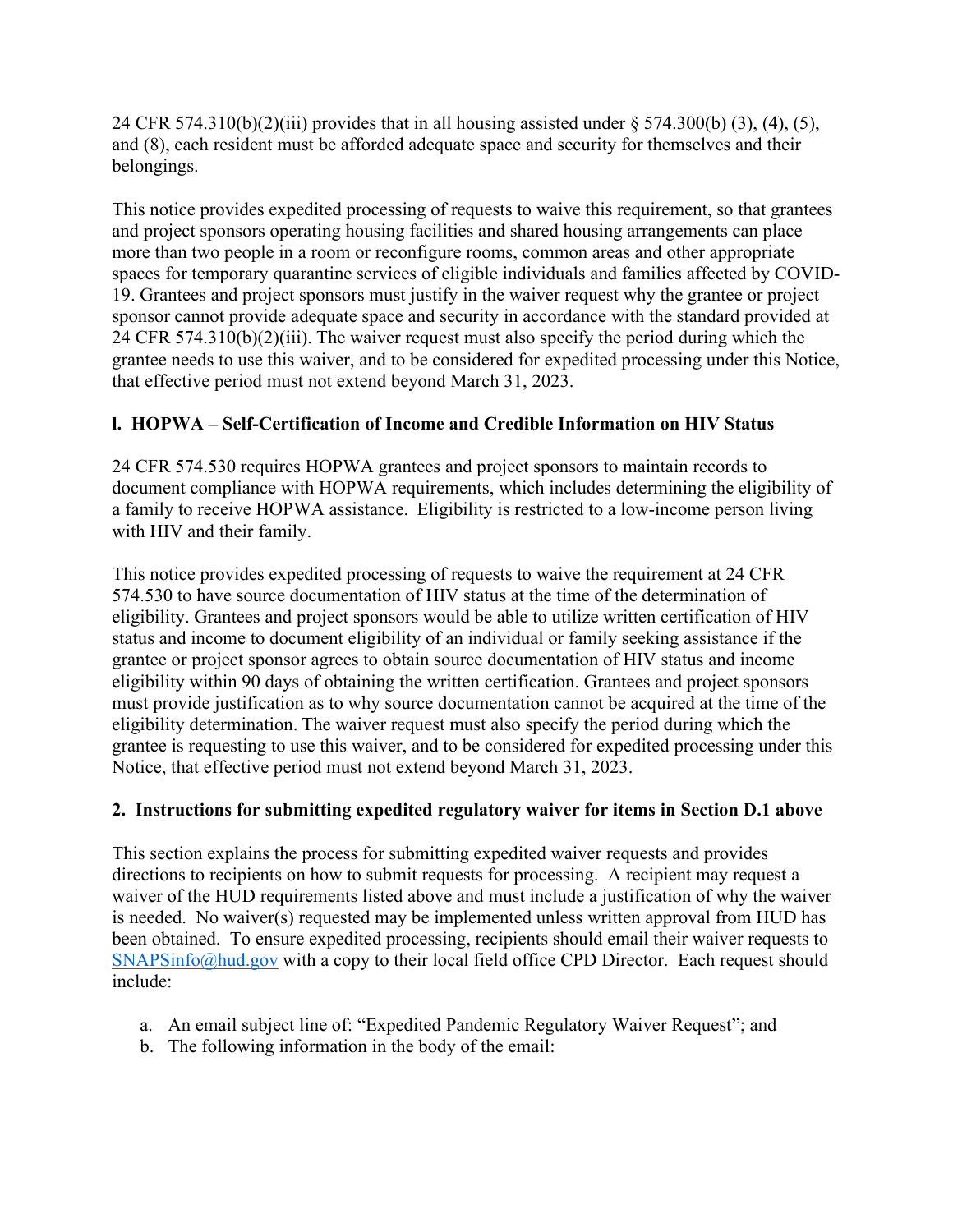- Recipient information, including the name of recipient and name and contact information of a person within the organization to contact with questions about the waiver request;
- $\bullet$  The grant number(s) the recipient is requesting the waiver of regulatory requirements apply to;
- Specific waiver flexibilities requested, including requested effective period and other conditions under which grantee proposes to use the waiver, consistent with the specific conditions for expedited waiver processing discussed in Section D.1:; and
- A specific justification for each waiver that shows good cause consistent with HUD's reasons for expediting the waiver review under this Notice (i.e., to help recipients and subrecipients prevent the spread of COVID-19 and to facilitate assistance to eligible communities and households economically impacted by COVID-19) and including the required information identified in the waiver's description in Section D.1.

Requests that do not include each of the above, or do not include information specifically required for expedited processing of a particular waiver as stated in Section D, will still be considered, but may not receive expedited processing as provided in this Notice. A template has been provided in Appendix A of this Notice that recipients may use to provide the required information. Using this template to submit your waiver request is optional.

Following submission, CPD will reply via email confirming that the request has been received. The CPD Program Office will prepare a final determination for approval by its Principal Deputy Assistant Secretary, and recipients will receive a signed response to the waiver request via email.

#### **E. General process for waiver requests (that are not expedited)**

Recipients may initiate regulatory waiver requests with the appropriate field office. Each regulatory waiver request must identify the regulation from which relief is sought and present a good cause justification pursuant to 24 CFR 5.110. The general process for non-expedited waiver requests is as follows:

- 1. The recipient submits the request for a waiver identifying the grant number(s) the waiver would apply to and with good cause justification pursuant to 24 CFR 5.110 to the CPD Director at its Field Office;
- 2. The Field Office submits the request with its recommendation to HUD Headquarters;
- 3. The CPD Program Office prepares a final determination for approval by its Assistant Secretary; and
- 4. Recipients receive the signed response to its waiver request by email.

HUD may request additional information from the recipient when preparing its final determination.

Keep in mind, as a general matter, HUD does not have the authority to waive statutory requirements; therefore, recipients should not send statutory waiver requests to HUD as they will not be approved.